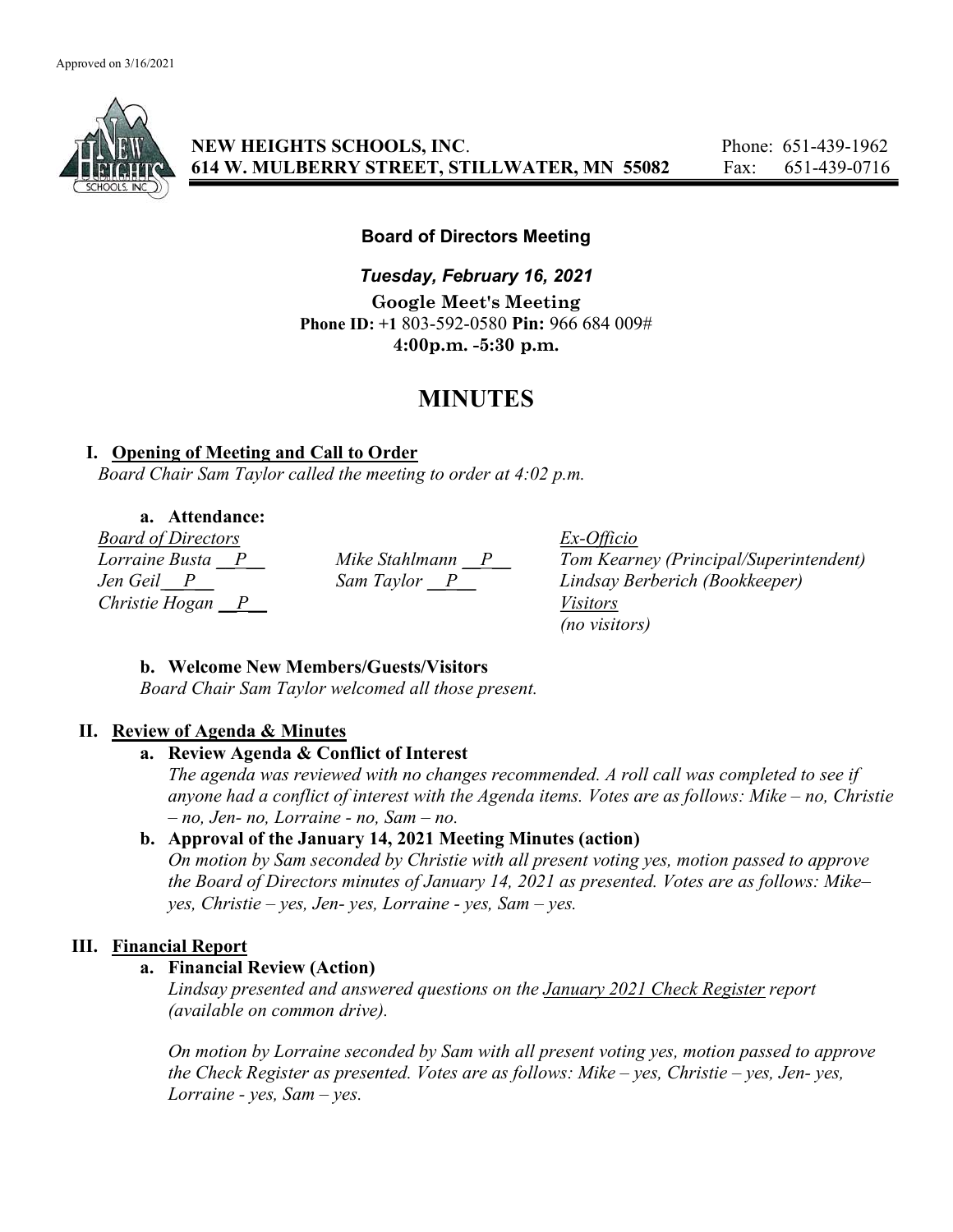## IV. Old Business

## a. Board Goals for 2020-21

- i. To appropriately increase the school's level of social media engagement for the purpose of increasing exposure of the school to gain enrollment and community support by June 2021. Sam led a discussion on the progress of this goal using the shared drive.
- ii. Closely monitor and assess the schools progress towards meeting the authorizer contract goals and determine appropriate responses and corrective action.

Christie led a discussion on the Authorizer goals. Sam indicated these will improve as the school has greater in-school attendance.

iii. Develop an outline for Five-year strategic plan by December 31,2020 and finalize plan by May 31, 2021 with intent to implement in 2021-2022 school year.

Sam led a discussion on this goal. Lorraine referenced documentation recommendations from the MACS website. These are listed in the shared drive.

iv. Determine the viability of different models of pre-K programming for the school and select a plan by June 1, 2021.

Sam led a discussion on this goal. Tom indicated Head Start is still interested and he will keep us informed.

## V. New Business

## a. School Choice Week (January 24 – January 30)

Tom led a discussion on how we celebrated School Choice Week during Covid-19. We received rubber yellow celebratory wrist bands this year. Sam discussed how her on-line Jackbox game went. She worked with Emma Cotner to co-host the game. Grades 6-9 were online in the morning and 10-12 in afternoon. Christie was the only teacher to have students in school during this week. She had her students work on art projects and posted them on the hallway bulletin boards.

## b. School Calendar 2021-2022

Tom discussed the ISD 834 School Calendar for 2021-2022. He recommended changes to their calendar and approval of ours as discussed.

On motion by Sam seconded by Lorraine with all present voting yes, motion passed to approve the NHS School Calendar for 2021-2022 as presented. Votes are as follows: Mike – yes, Christie  $- yes$ , Jen- yes, Lorraine - yes, Sam - yes.

## c. Fundraiser Opportunity

Lorraine discussed pursuing a fundraiser opportunity for next year utilizing Soup sales. Tom discussed the difficulty getting our students in the past to participate in fundraisers. Lorraine will pursue this opportunity. This could be mostly a social media opportunity. She will keep us informed.

## VI. Policy Review (action)

## a. Policy Revisions for Approval

- i. #413- Harassment and Violence (Jen) Jen led a discussion reviewing this document and recommended tabling this policy tutil our next meeting.
- ii. #709- Student Transportation Safety (Christie)

Lorraine led a discussion reviewing this document and recommended changes.

On motion by Christie seconded by Sam with all present voting yes, motion passed to adopt the Policy #709- Student Transportation Safety Policy as presented. Votes are as follows: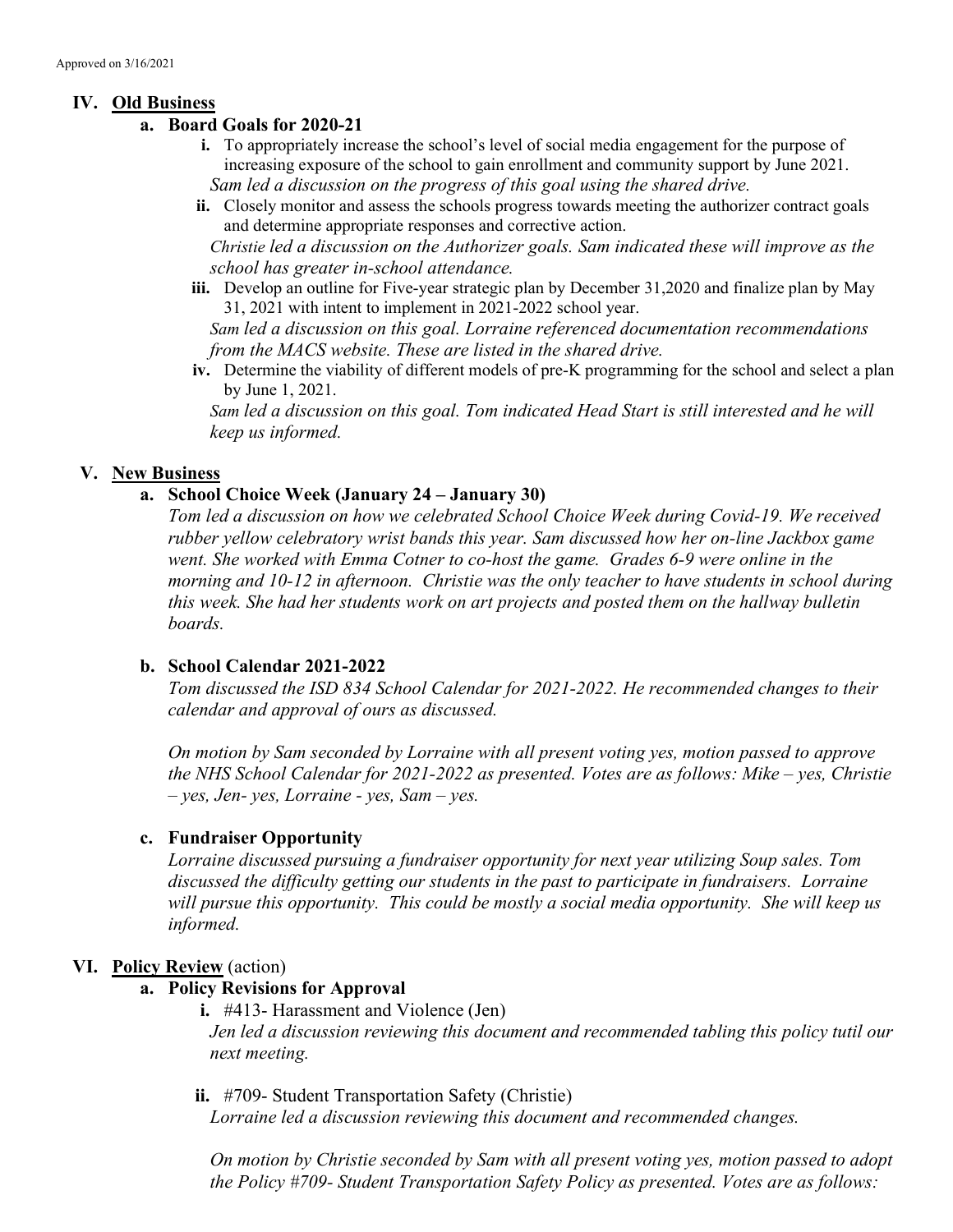$Mike - yes$ , Christie – yes, Jen- yes, Lorraine - yes, Sam – yes.

iii. Telemedicine Policy

Lorraine led a discussion reviewing this document. MSBA does not recommend having this policy as it is already within the Special Education procedures. Sam recommended someone check with the MN Guild for a recommendation. Lorraine will report back next meeting.

## b. Policies for March

i. #514- Bullying Prohibition

Lorraine led a discussion on this policy. Sam agreed to review this policy.

## VII. Administrator's Report

Tom Kearney gave a report on the state of the school including the following:

Student Statistics: We currently have 114 students enrolled with a budget of 106 and an estimated ADM just over 108. We have added 12 students and dropped one. Our attendance is currently at 94.03%. If we assume for every student over our projected ADM of 106 we would receive approximately \$10K.

Tom has initiated academic awards for the  $1<sup>st</sup>$  quarter: Principals Award given to 11 students with all A's, Honor Roll given to 12 students with grade point average of 3.5 or above and Honorable Mention given to 8 students with grade point average of 3.0 or higher.

- Covid-19 Updates: The Governor originally allotted only two (2) vaccinations for all of our teachers. Shortly thereafter we were given additional 10 vaccinations which were relocated. Currently every teacher who wanted the vaccines were given them. We have also been given Covid-19 testing kits but are not required to use them. If any of our teachers are traveling outstate, it recommended that they be quarantined for two weeks.
- Staffing: (see below under Other)
- Funding: Tom discussed looking into receiving a 55k quote for air purifiers to combat Covid-19. They are portable units that will be used in each classroom. They are on wheels and very portable. The filters are around \$300 each and last between two and three years.
- Chromebooks: Tom discussed looking into loss/damage of these devices. He discussed this with other schools. Some have insurance for loss/damage and other schools simply budget funds for loss or replacement.

#### VIII. Receive Donations

(no donations reported)

IX. Other (not to exceed 5 minutes)

#### a. Staffing

Tom discussed not accepting a written resignation he received without notice from our English Teacher. He led the discussion and ramification of not accepting this resignation. We all agreed to bring this up at our next meeting.

Tom discussed accepting the application for Stephanie Kocer as the Secondary English Teacher. This is a non-license teacher who is working on getting licensed. This is a candidate who is working on a second career.

On motion by Lorraine seconded by Jen with all present voting yes, motion passed to approve the recommendation of our principal to hire Stephanie Kocer as the Secondary English Teacher. Votes are as follows: Mike – yes, Christie – yes, Jen- yes, Lorraine - yes, Sam – yes.